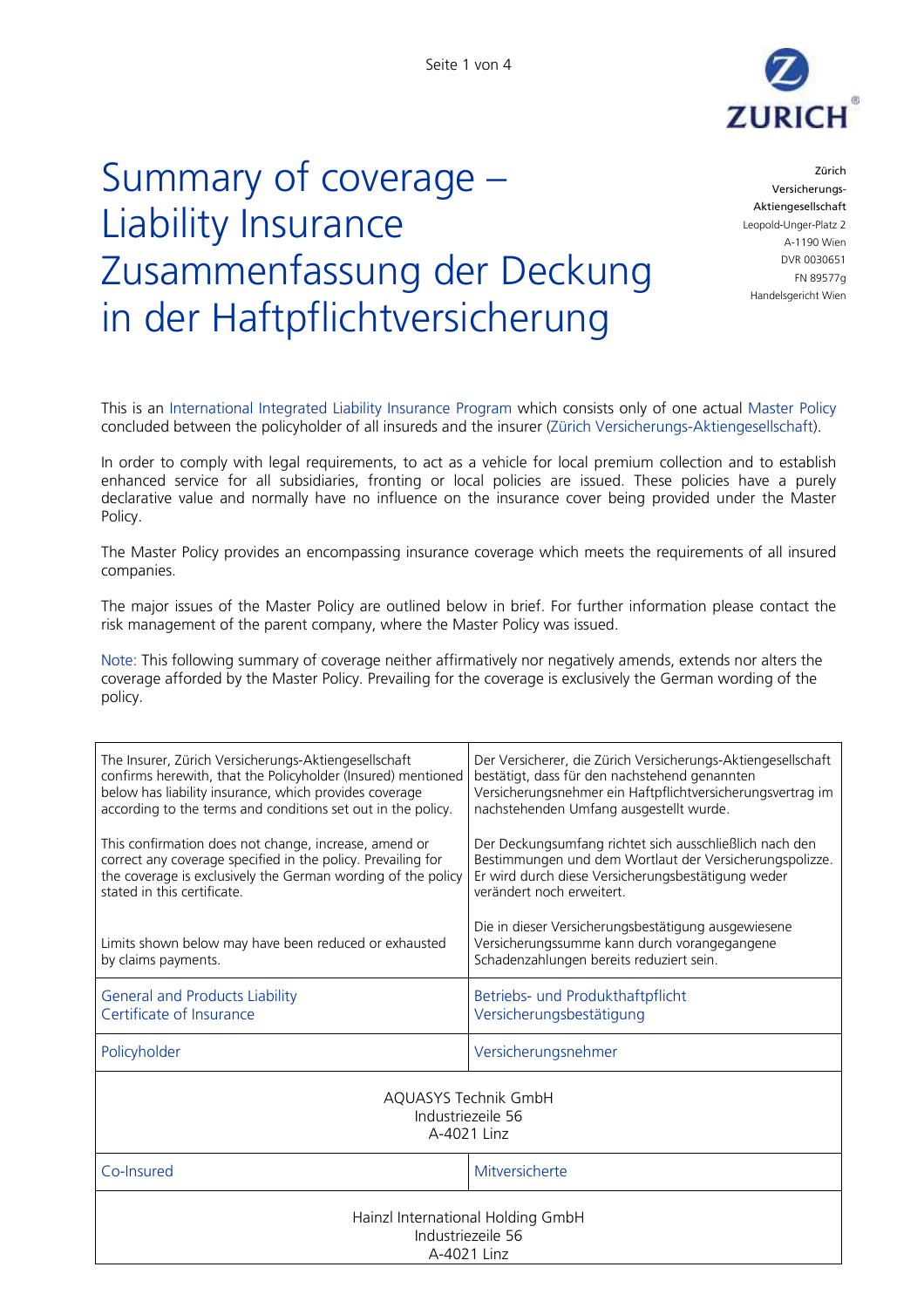

| <b>Financial Interest Cover</b>                                                                                                                                                                                                                                                                                                                  | Deckung des finanziellen Interesses                                                                                                                                                                                                                                                                                                                                |  |
|--------------------------------------------------------------------------------------------------------------------------------------------------------------------------------------------------------------------------------------------------------------------------------------------------------------------------------------------------|--------------------------------------------------------------------------------------------------------------------------------------------------------------------------------------------------------------------------------------------------------------------------------------------------------------------------------------------------------------------|--|
| The financial interest insurance cover protects the<br>Policyholder against a loss of assets arising due to a<br>liability of the following subsidiary, affiliate or branch:                                                                                                                                                                     | Die Deckung des finanziellen Interesses schützt den<br>Versicherungsnehmer gegen den Verlust von<br>Vermögenswerten aufgrund einer Haftpflicht seiner<br>nachstehend aufgeführten Tochter- und<br>Beteiligungsgesellschaft oder Zweigniederlassung für<br>einen Schaden:                                                                                           |  |
| Derzeit keine.                                                                                                                                                                                                                                                                                                                                   | Currently none.                                                                                                                                                                                                                                                                                                                                                    |  |
| Only the Policyholder is insured under the financial<br>interest cover, therefore any indemnification will be<br>paid to the Policyholder only.                                                                                                                                                                                                  | Versichert ist ausschließlich das finanzielle Interesse<br>des Versicherungsnehmers, insofern werden die<br>versicherten Leistungen auch nur ihm gegenüber<br>erbracht.                                                                                                                                                                                            |  |
| <b>Policy Number</b>                                                                                                                                                                                                                                                                                                                             | Polizzennummer                                                                                                                                                                                                                                                                                                                                                     |  |
| WF-07234621-1                                                                                                                                                                                                                                                                                                                                    |                                                                                                                                                                                                                                                                                                                                                                    |  |
| <b>Insurer</b>                                                                                                                                                                                                                                                                                                                                   | Versicherer                                                                                                                                                                                                                                                                                                                                                        |  |
| Zürich Versicherungs-Aktiengesellschaft<br>Schwarzenbergplatz 15<br>A-1015 Wien                                                                                                                                                                                                                                                                  |                                                                                                                                                                                                                                                                                                                                                                    |  |
| Scope of Cover                                                                                                                                                                                                                                                                                                                                   | Deckungsumfang                                                                                                                                                                                                                                                                                                                                                     |  |
| The insurer covers subject to the limits and conditions<br>of the above-mentioned insurance contract the legal<br>liability of the policyholder in respect of bodily injury<br>and property damage caused by<br>products manufactured or supplied by the<br>insured and co-insureds<br>operations carried out by the insured and co-<br>insureds | Der Versicherungsschutz umfasst nach Maßgabe der<br>Summen und Bedingungen des obgenannten<br>Versicherungsvertrages die gesetzliche Haftpflicht des<br>Versicherungsnehmers und der mitversicherten<br>Gesellschaften wegen Personen- und Sachschäden,<br>die durch von ihnen<br>hergestellte oder gelieferte Produkte<br>ausgeführte Arbeit<br>eingetreten sind. |  |
| Limits of Indemnity<br>Bodily injury, property damage and consequential<br>financial losses any one occurrence                                                                                                                                                                                                                                   | Versicherungssumme<br>Personen-, Sach- und abgeleitete Vermögenschäden<br>pauschal je Ereignis                                                                                                                                                                                                                                                                     |  |
| EUR 10,000,000                                                                                                                                                                                                                                                                                                                                   |                                                                                                                                                                                                                                                                                                                                                                    |  |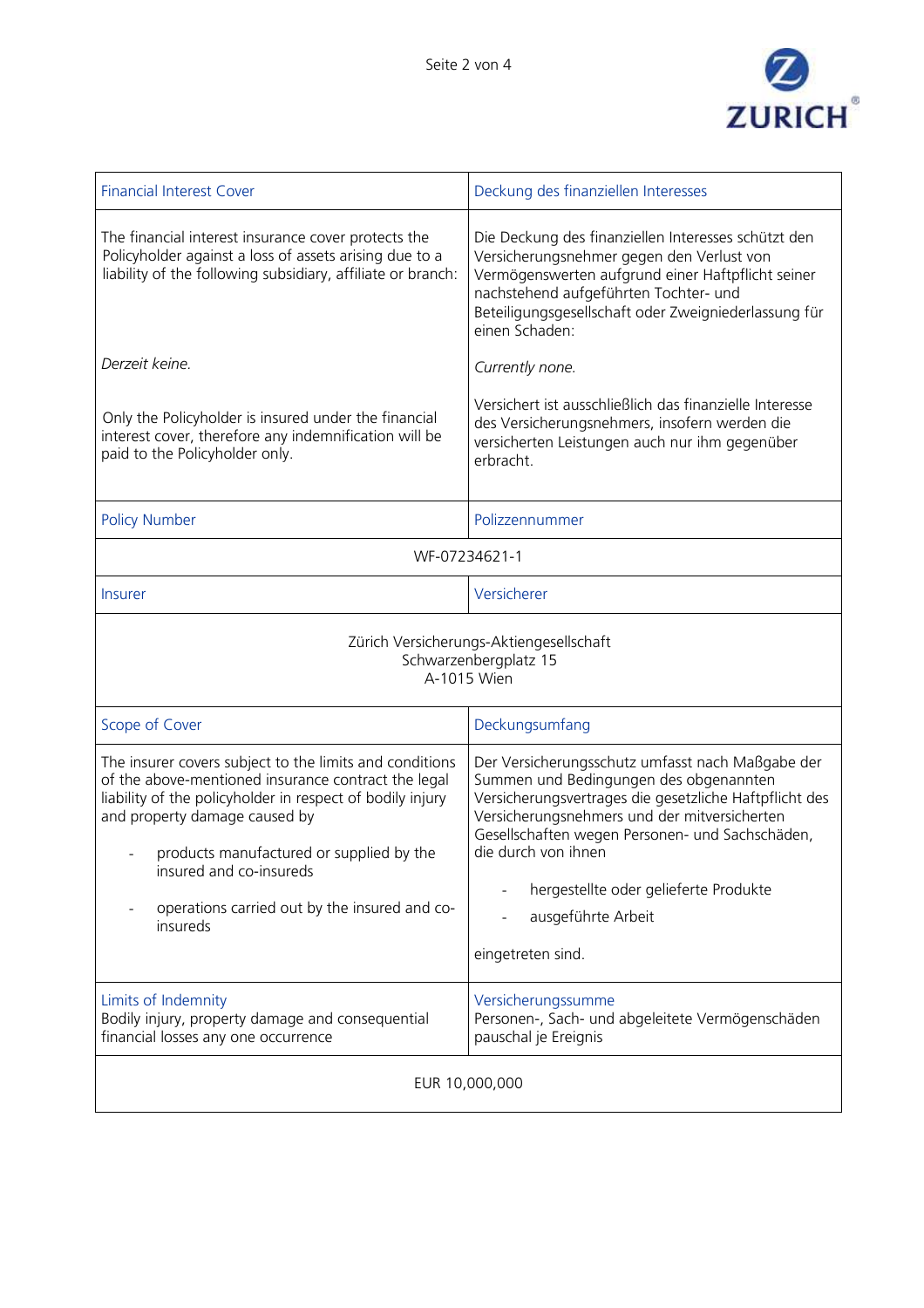

| Aggregate Limit<br>for all claims within one insurance year.                                                              | Höchstentschädigung<br>für sämtliche Schäden, die während eines<br>Versicherungsjahres eintreten.                 |
|---------------------------------------------------------------------------------------------------------------------------|-------------------------------------------------------------------------------------------------------------------|
| 2-times limit of indemnity                                                                                                | 2-fache der Versicherungssumme                                                                                    |
| Major Extensions of Coverage                                                                                              | Wesentliche Deckungserweiterungen                                                                                 |
| $\triangleright$ cross liability                                                                                          | $\triangleright$ Cross Liability                                                                                  |
| property in care, custody and control (e.g.<br>$\blacktriangleright$<br>equipment)                                        | > Verwahrung von beweglichen Sachen (z.B.<br>Equipment)                                                           |
| Sublimit<br><b>EUR</b><br>$1.000.000,-$                                                                                   | Sublimit<br><b>EUR</b><br>$1.000.000,-$                                                                           |
| $\triangleright$ damage to property in progress<br>$1.000.000,-$<br>Sublimit<br><b>EUR</b>                                | > Tätigkeitsschäden<br>Sublimit<br><b>EUR</b><br>$1.000.000,-$                                                    |
| sudden and accidential pollution<br>➤<br>Sublimit<br><b>EUR</b><br>$10.000.000,-$                                         | > Sachschäden durch Umweltstörung<br>Sublimit<br><b>EUR</b><br>$10.000.000,-$                                     |
| gradual loss (not for pollution)<br>$\blacktriangleright$<br>Sublimit<br>$4.000.000,-$<br><b>EUR</b>                      | > Allmählichkeitsschäden (nicht für Umweltstörung)<br>Sublimit<br>$4.000.000 -$<br><b>EUR</b>                     |
| pure financial losses<br>$\blacktriangleright$<br>Sublimit<br><b>EUR</b><br>$1.000.000,-$                                 | Reine Vermögensschäden<br>Sublimit<br>$1.000.000,-$<br><b>EUR</b>                                                 |
| $\triangleright$ sub-contractors                                                                                          | Subunternehmer<br>➤                                                                                               |
| loading/unloading<br>➤<br>Sublimit<br><b>EUR</b><br>$1.000.000,-$                                                         | $\triangleright$ Be- und Entladerisiko<br>Sublimit<br>$1.000.000,-$<br>EUR                                        |
| loss prevention costs<br>Sublimit<br><b>EUR</b><br>$50.000,-$                                                             | > Schadenverhütungskosten<br>Sublimit<br>$50.000,-$<br><b>EUR</b>                                                 |
| $\triangleright$ damage to rented property<br>Sublimit<br>$1.000.000,-$<br><b>EUR</b>                                     | Mietsachschäden<br>Sublimit<br><b>EUR</b><br>$1.000.000,-$                                                        |
| $\triangleright$ radiation damages (fire detectors)                                                                       | > Haftung für Radionuklide                                                                                        |
| Major Exclusions of Coverage                                                                                              | Wesentliche Ausschlüsse vom Versicherungsschutz                                                                   |
| intention<br>➤                                                                                                            | Vorsatz<br>➤                                                                                                      |
| nuclear damage<br>➤                                                                                                       | Nuklearschäden<br>$\blacktriangleright$                                                                           |
| aircraft and motor liability (usage of)<br>➤                                                                              | Haltung und Verwendung von Luft- und<br>$\blacktriangleright$<br>Kraftfahrzeuge                                   |
| worker's compensation, employer's liability,<br>➤<br>employer's practices liability                                       | worker's compensation, employer's liability,<br>➤<br>employer's practices liability                               |
| damages in connection with:<br>➤                                                                                          | Schäden im Zusammenhang mit:<br>➤                                                                                 |
| asbestos<br>electric-magnetic fields (EMF)<br>genetic modified organisms (GMO)<br>tabacco<br>Urea Formaldehyd<br>TSE, BSE | Asbest<br>Elektromagnetische Felder<br>Genetisch modifizierte Organismen<br>Tabak<br>Urea Formaldehyd<br>TSE, BSE |